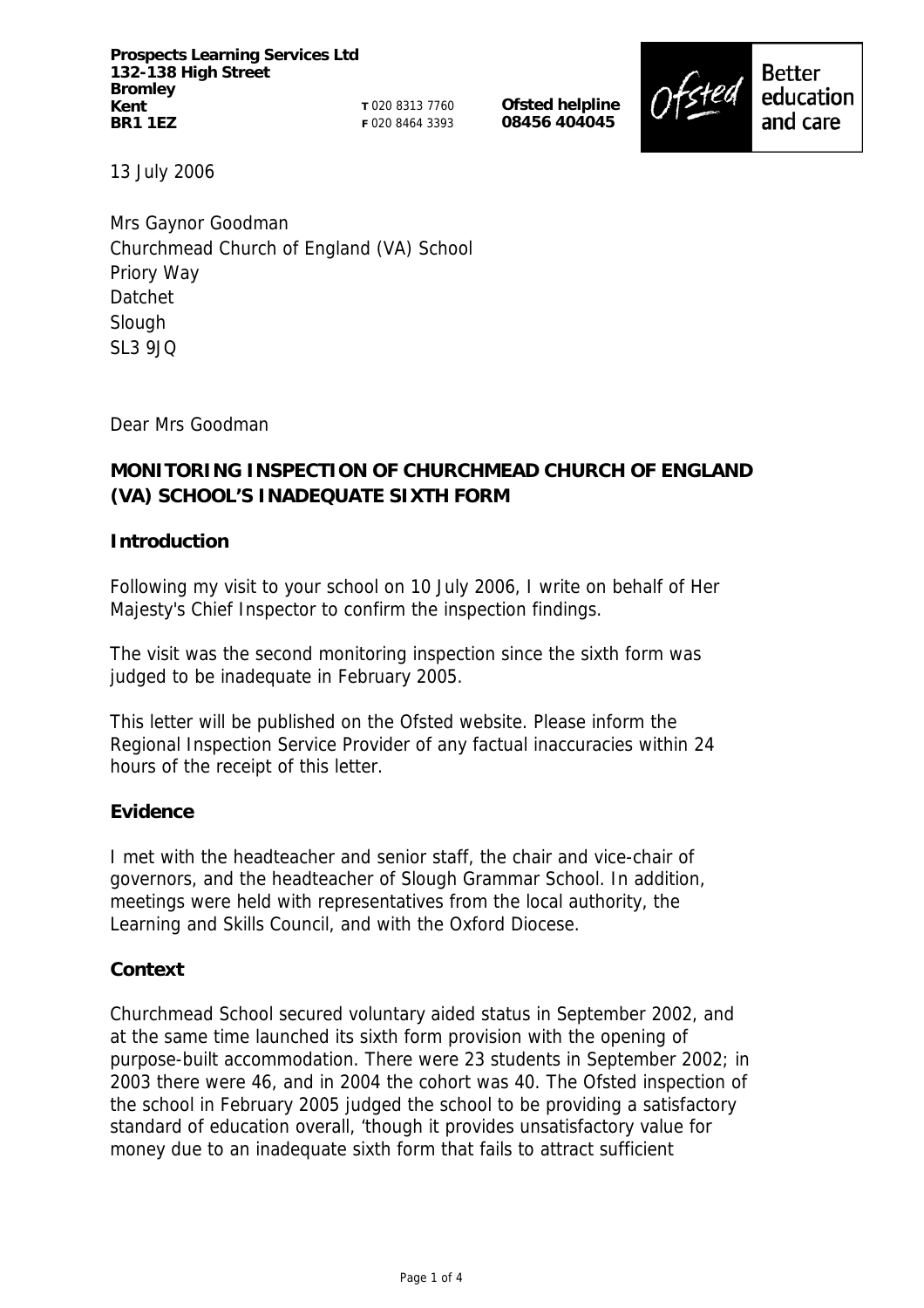

students'. The school decided wisely to put on hold any curriculum offer for Year 12 for September 2005, and to ensure that Year 13 students could complete their courses satisfactorily. Thus, this academic year just five students in Year 13 have been on roll.

#### **Achievement and standards**

Given the low numbers of students in the sixth form, comparisons with national data are not meaningful. The February 2005 inspection judged that there were too many unclassified results at AS level in 2004, and it remained the case in 2005 that at both AS and A level there were too many students not achieving pass grades. However, a number of students achieved A – E grades which indicated sound progress when measured against their attainment at GCSE.

As a result of good teaching, clear target setting and effective tracking of students' progress, together with the students' own diligent application to study, the school is rightly confident that target grades this summer at A level will be achieved. Such results, predominantly in the A - C range of grades, will mean that good progress has been made by most of the students. Their end-of-year reports highlight that this small group have applied themselves well to their courses, and have been prepared appropriately for entry into higher education and employment.

#### **Personal development and well-being**

The Year 13 students have continued to show positive attitudes to their studies and the sixth form, and have made worthwhile contributions to the whole school. Their attendance has been good, and they have proved themselves well equipped for future study and the workplace. The school reports that they have been involved in making recommendations about the future direction of the sixth form.

Progress on the area for improvement identified by the inspection in February 2005:

Attendance is too low – good progress.

### **Quality of provision**

While this small group of Year 13 students, ably supported by staff, have made good progress within significant constraints, it remains the case that the curriculum is poor; it neither attracts sufficient students nor provides an adequate range of enrichment activities to promote key academic and social skills. There is a common understanding that the sixth form provides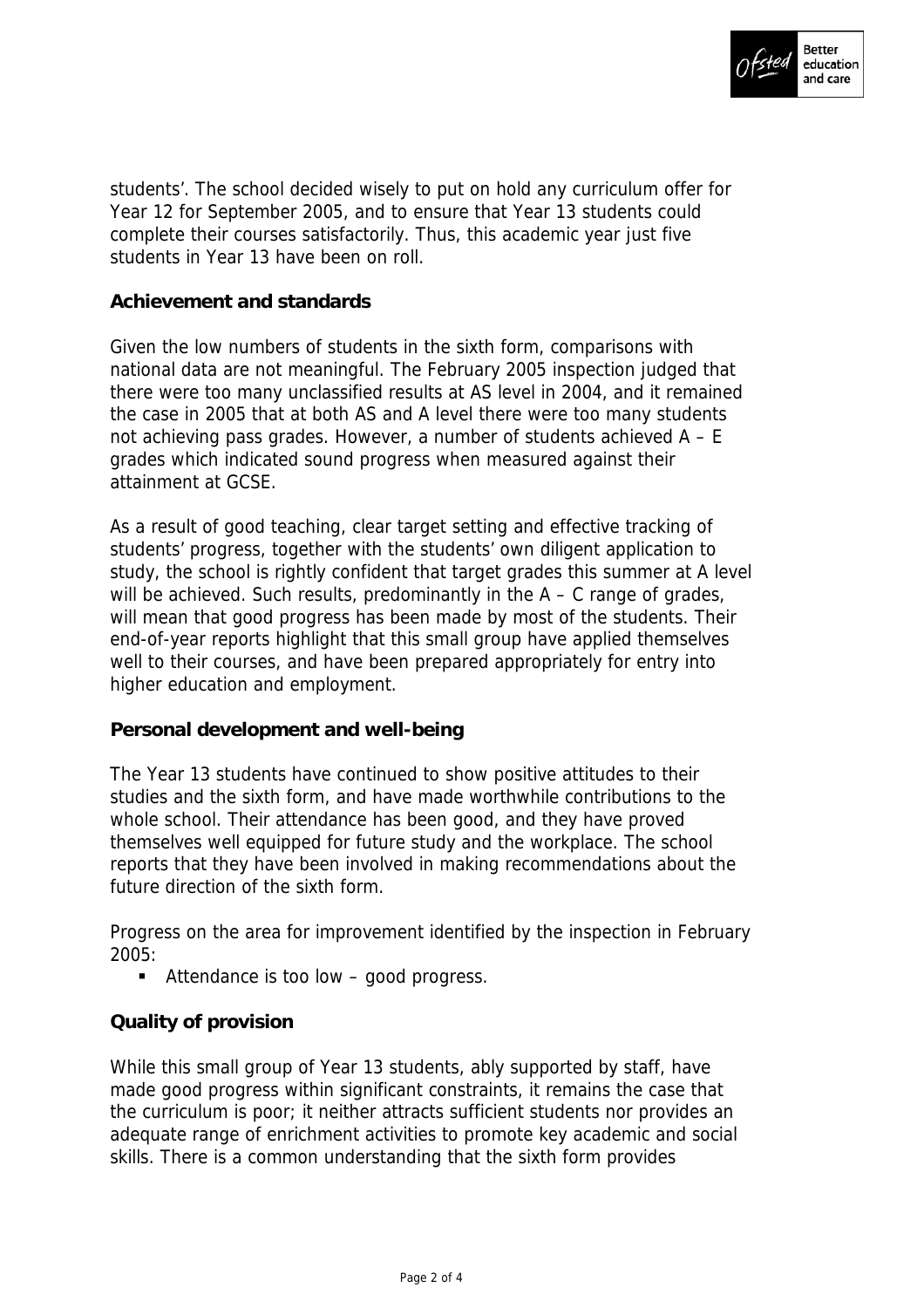

unsatisfactory value for money and that the current financial investment in post-16 provision is not sustainable.

## **Leadership and management**

During the autumn term 2005 and the spring term 2006, the headteacher, staff and governors undertook a serious review of post-16 provision at the school. A number of alternative ways forward was examined. The decision was made to relaunch the sixth form in partnership with a neighbouring school, under the name of the Churchmead Slough Grammar Compact. This enables Churchmead students in Year 11 to access a very wide range of courses based at Slough Grammar, while at the same time taking advantage of a number of level 3 courses based at Churchmead. Students from Slough Grammar will also be able to access Churchmead's courses in English Literature, Business Studies, Art & Design and Media Studies.

The school is clearly building on its proven strengths to present to students a modest curriculum offer, in the hope that this will begin to build community confidence in Churchmead's sixth-form. To date, about 25 applications for Year 12 have been received. There is evidently a strong willingness from both schools to expand gradually the range of courses on offer at Churchmead. Appropriate detailed planning in relation to timetables, transport and day-today operational matters has taken place. However, there is not yet a coherent protocol to support operational detail; equally vital, robust systems for monitoring and evaluation have yet to be agreed and written down in the interests of mutual accountability between the two schools.

The headteachers of both schools identified enthusiastically that the proposed partnership over post-16 provision could well lead to benefits for students and staff in other aspects of the schools' future planning of the curriculum for the  $14 - 19$  age range.

Progress on the areas for improvement identified by the inspection in February 2005:

■ Leadership and management in the sixth form are unsatisfactory – satisfactory progress.

### **External support**

The agreed plan of action between Churchmead and Slough Grammar commands the support of both governing bodies, Windsor and Maidenhead Local Authority, the Learning and Skills Council and the Oxford Diocese. All parties are aware of the importance of monitoring how many students enrol